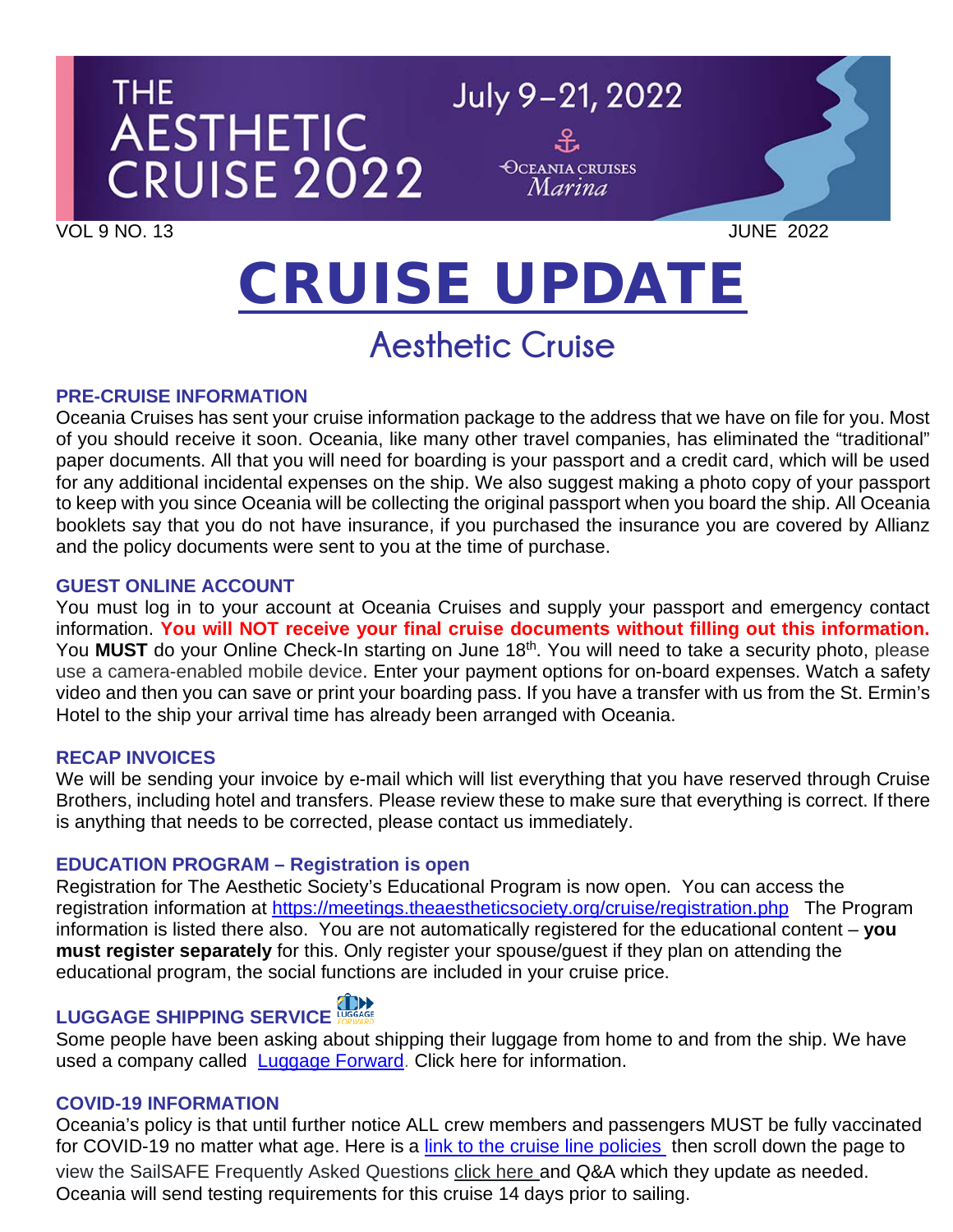#### **VISAS**

Visas are not needed for US or Canadian Passport holders on this itinerary.

It is the sole responsibility of each guest to obtain and have available appropriate valid travel and health documents. Any guest traveling without proper documentation will not be allowed to board the vessel and no refund of cruise fare or any other travel components purchased from Oceania Cruises will be issued. **URGENT!** Please make sure that your passports are valid at least 6 months beyond your scheduled return date. Expiration date, no sooner than late January, 2023.

Due to airline security measures, your passport name must match your airline ticket name or you may be denied boarding. Cruise Brothers and Oceania Cruises accept no responsibility for obtaining required visas or for advising guests of visa or other immigration requirements beyond the guidelines indicated

|            |             | <b>Cruise Itinerary</b>       |               |                  |
|------------|-------------|-------------------------------|---------------|------------------|
| <b>DAY</b> | <b>DATE</b> | <b>PORT</b>                   | <b>ARRIVE</b> | <b>DEPART</b>    |
| Saturday   | 7/9/2022    | Portsmouth, United Kingdom    |               | 6:00PM           |
| Sunday     | 7/10/2022   | At Sea                        |               |                  |
| Monday     | 7/11/2022   | Skagen, Denmark               | 8:00AM        | 5:00PM           |
| Tuesday    | 7/12/2022   | Kiel, Germany                 | 7:00AM        | 5:00PM           |
| Wednesday  | 7/13/2022   | Karlskrona, Sweden            | 7:00AM        | 2:00PM           |
| Thursday   |             | 7/14/2022 Stockholm, Sweden   | 8:00AM        | Overnight        |
| Friday     |             | 7/15/2022 Stockholm, Sweden   | Overnight     | 4:00PM           |
| Saturday   |             | 7/16/2022 Helsinki, Finland   | 10:00AM       | 8:00PM           |
| Sunday     |             | 7/17/2022 Tallinn, Estonia    | 7:00AM        | 4:00PM           |
| Monday     | 7/18/2022   | Riga, Latvia                  | 11:00AM       | 8:00PM           |
| Tuesday    | 7/19/2022   | At Sea                        |               |                  |
| Wednesday  |             | 7/20/2022 Copenhagen, Denmark | 8:00AM        | Overnight        |
| Thursday   |             | 7/21/2022 Copenhagen, Denmark | Overnight     | <b>Disembark</b> |

#### **EXCURSIONS – Available to reserve now**

Oceania excursions are now updated with the new port days. (see attached)

If you've not already reserved your shore excursions, visit [OceaniaCruises.com/MyAccount](https://www.oceaniacruises.com/login/) to log in and make your selections. Oceania is offering a package for unlimited excursions for \$1,169 per person and will now allow you to use the \$600 per stateroom or suite shipboard credit for advance purchases. The option should appear on the payment screen in your shopping cart.

If you need help choosing excursions you may contact Oceania directly at Assistance Line 833-553-0082 Monday – Friday 8:30 am – 6:00 pm ET

If you want to book any excursions while staying in London, you can [click here.](https://www.viator.com/London/d737-ttd?pid=P00006171&uid=U00068092&mcid=58086)

#### **HOTEL**

Check-in time at the **St. Ermin's Hotel London** is 2:00 PM. If your room is available, they will allow you to check-in early. If not, you can leave your luggage with the bellman and visit the city. Check-out time is 11 AM. Your credit card has been used to guarantee your room. You will need your card at check-in as this hotel is NOT pre-paid. Hotel rates are quoted on a per room/per night basis in the local currency. Rates are for either single or double occupancy. Government taxes are additional. All hotel rates include Wi-Fi and a breakfast buffet. For everyone that has reserved, we have sent out confirmation numbers to you.

#### **TRANSFERS**

We are currently sold out of our transfers. Close to the departure date, vouchers with instructions will be sent by e-mail to everyone that has purchased our transfers.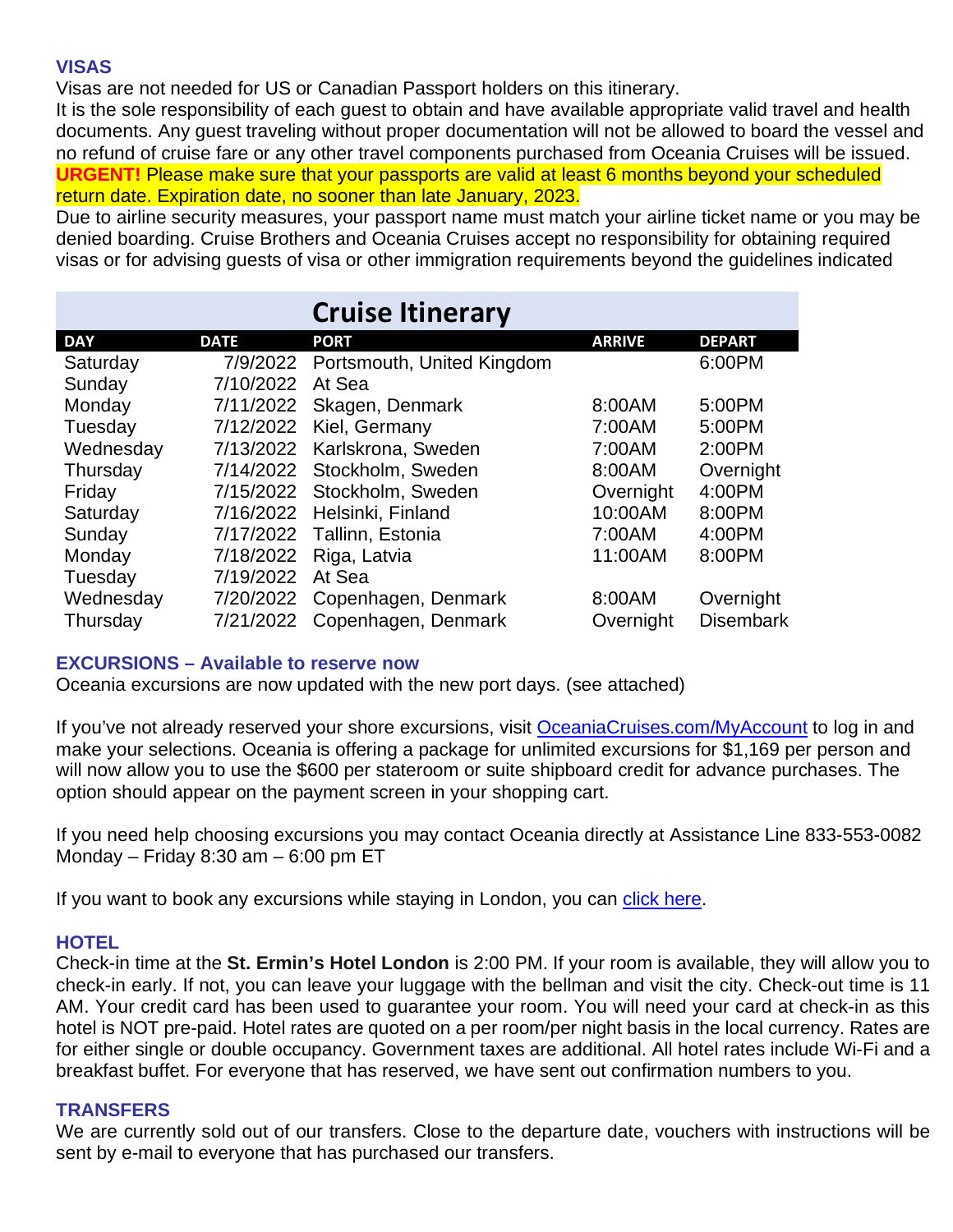## **WHAT TO PACK**

**Shipboard attire on Oceania Cruises is "Country Club" casual.** Country club casual (resort-style attire) is fine for daytime on board the ship and ashore, but shorts are not appropriate after 6 p.m. in any of the public rooms or lounges. **Oceania Cruises does NOT have any "Formal" dress nights**.

| Daily Temperature Last Year | <b>HIGH</b> |    | <b>LOW</b> |    | <b>Sky</b>           |
|-----------------------------|-------------|----|------------|----|----------------------|
|                             | F           | C  | F          | C  |                      |
| Portsmouth, UK              | 70          | 21 | 55         | 13 | <b>Partly Cloudy</b> |
| Skagen, Denmark             | 62          | 17 | 50         | 10 | <b>Partly Cloudy</b> |
| Kiel, Germany               | 72          | 22 | 66         | 19 | <b>Sunny</b>         |
| Karlakrona, Sweden          | 84          | 29 | 66         | 19 | <b>Partly Cloudy</b> |
| Stockholm, Sweden           | 84          | 29 | 66         | 19 | Fair                 |
| Helsinki, Finland           | 84          | 29 | 63         | 17 | Fair                 |
| Tallinn, Estonia            | 79          | 26 | 66         | 19 | Fair                 |
| Riga, Latvia                | 84          | 29 | 64         | 18 | <b>Sunny</b>         |
| Copenhagen, Denmark         | 70          | 21 | 61         | 16 | <b>Mostly Cloudy</b> |

#### **EMBARKATION AND DISEMBARKATION**

Guests are required to be on board the vessel at least one hour prior to the scheduled departure time. A lunch buffet is served from 11:30 am to 5:00 pm

#### **How is luggage handled at embarkation and debarkation?**

If you do not receive luggage tags with your Cruise Vacation Guide prior to departure, you will receive luggage tags at the pier before embarking. Your luggage will be delivered directly to your stateroom on embarkation day. If the luggage has not arrived one hour prior to sailing, guests should contact Reception from their stateroom telephone.

On the last night of the cruise, guests should pack their luggage and leave it outside their stateroom door before retiring for the evening. You should not pack personal items such as medicine and toiletries that you will require the next morning. Staff members will collect the luggage during the night and deliver it to the cruise terminal. All luggage being disembarked from the vessel should weigh no more than 70 pounds per piece.

When we arrive in Copenhagen, disembarkation will officially start in the morning of July 21<sup>st</sup>. Everyone will be off the ship by 10:00 am.

#### **PORT LOCATION**

We are currently scheduled to be boarding at Portsmouth International Port, Berth 2 George Byng Way, Portsmouth, UK Phone +44 23 9229 7391.

We are currently scheduled to disembark at Norde Toldbod DK – 2159 Kobenhavn. This is subject to change.

#### **Q & A - COMMON QUESTIONS**

#### *What type of currency will be used?*

On the ship they do not use cash except in the casino which uses US Dollars. Your room key will be needed for charging everything to your credit card in US Dollars.

On this itinerary the local currency in most countries will be the Euro.

#### *Is there a dress code?*

Recommended onboard clothing is resort or country club casual. For evening dining, elegant casual resort wear is suggested. Oceania requests that casual jeans, shorts, t-shirts or tennis shoes not be worn at dinner.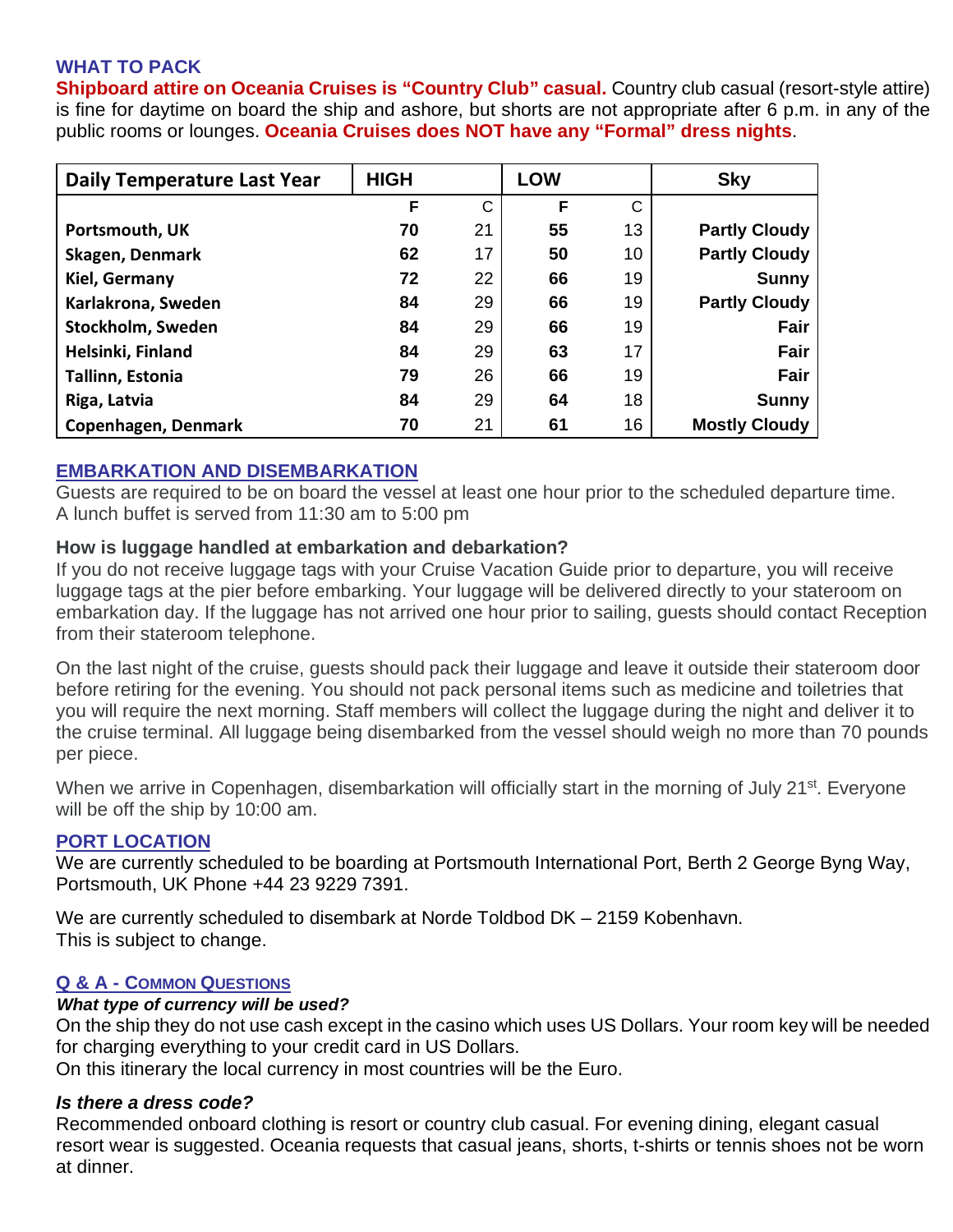### *What about the Shipboard Credit and Gratuities?*

Each room that has been reserved through Cruise Brothers will be receiving a \$600 credit that will come off your room account, this cannot be used for cash. All shipboard gratuities for your cabin staff and restaurant staff have been included. Any drinks that you order will have an additional 18% gratuity added to the bill. If you feel that a crew member has gone out of their way, you can give them an additional gratuity, but it is not expected.

#### *What kinds of outlets do the staterooms have?*

Each stateroom has 2 – 110 volt outlets and 2 - 220 volt outlets which can be used for items such as battery chargers, hair dryers, razors and personal hygiene items. Hair dryers are supplied in each stateroom and suite on the ship.

#### *Can I bring my travel iron?*

Travel irons cannot be used due to the fire hazard they can pose. Irons are available for use in the selfservice laundromats on the ship.

#### *Can I use my mobile phone on board?*

While at sea, guests are able to use their own mobile phones to make and receive calls, text messages and for data services. International roaming charges will apply and will be billed by your regular service provider. Guests with AT&T service may choose from a selection of packages offering discounted rates for international calls, texts and data while on board our ships. For complete details on plans and full terms and conditions, please visit [www.att.com/cruiseships](http://www.att.com/cruiseships)

#### *Are the ships safe?*

Oceania ships must continually pass strict Coast Guard inspections and all crewmembers undergo training to perform various responsibilities in the event of an emergency. Like all cruise ships, Oceania conducts a safety drill shortly after sailing away from the embarkation port. In this drill, guests learn the location of their "muster station" and how to correctly wear the safety vest provided in each suite. All of Oceania's smaller cruise ships carry a predetermined number of lifeboats and rafts – more than enough to accommodate all guests and crew onboard in the unlikely event of an evacuation, and all Oceania ships are equipped with numerous smoke detectors and fire extinguishers.

#### *Can I smoke on board?*

For the safety and security of all guests and staff on board, Designated Smoking Areas are available on the forward, starboard corner of the Pool Deck and in the aft, port corner of Horizons. These areas are comfortably furnished and conveniently located near food and beverage areas. Smoking is expressly forbidden in all staterooms and suites, on verandas, or in any areas of the ship other than officially Designated Smoking Areas. Smoking in a stateroom or suite or on a veranda represents a serious fire and safety hazard to all guests and staff. Guests choosing to disregard this policy will be disembarked at the next port of call and may also be subject to additional fees that will be imposed to cover the costs associated with any damage to and the required cleaning of furnishings, verandas and surrounding deck and accommodation areas. All areas other than those specified as Designated Smoking Areas will remain smoke-free. This includes all guest suites and staterooms, verandas, restaurants, public areas, the Casino and all other areas of the ship. Cigar and pipe smoking is only permitted on the forward, starboard corner of the Pool Deck. The use of electronic cigarettes is allowed within designated smoking areas only.

#### Shipboard Terminology:

**Aft** or **Stern**: the rear of the ship **Bow**: the front of the ship **Bridge**: the ship's control center where the captain and his officers steer the ship **Decks**: the floors of the ship **Galley**: the ship's kitchen **Gangway**: the entrance / exit area connecting ship and shore side dock – or ship and tender **Muster Station**: a designated meeting spot for emergencies **Port**: the left side of the ship **Starboard**: the right side of the ship